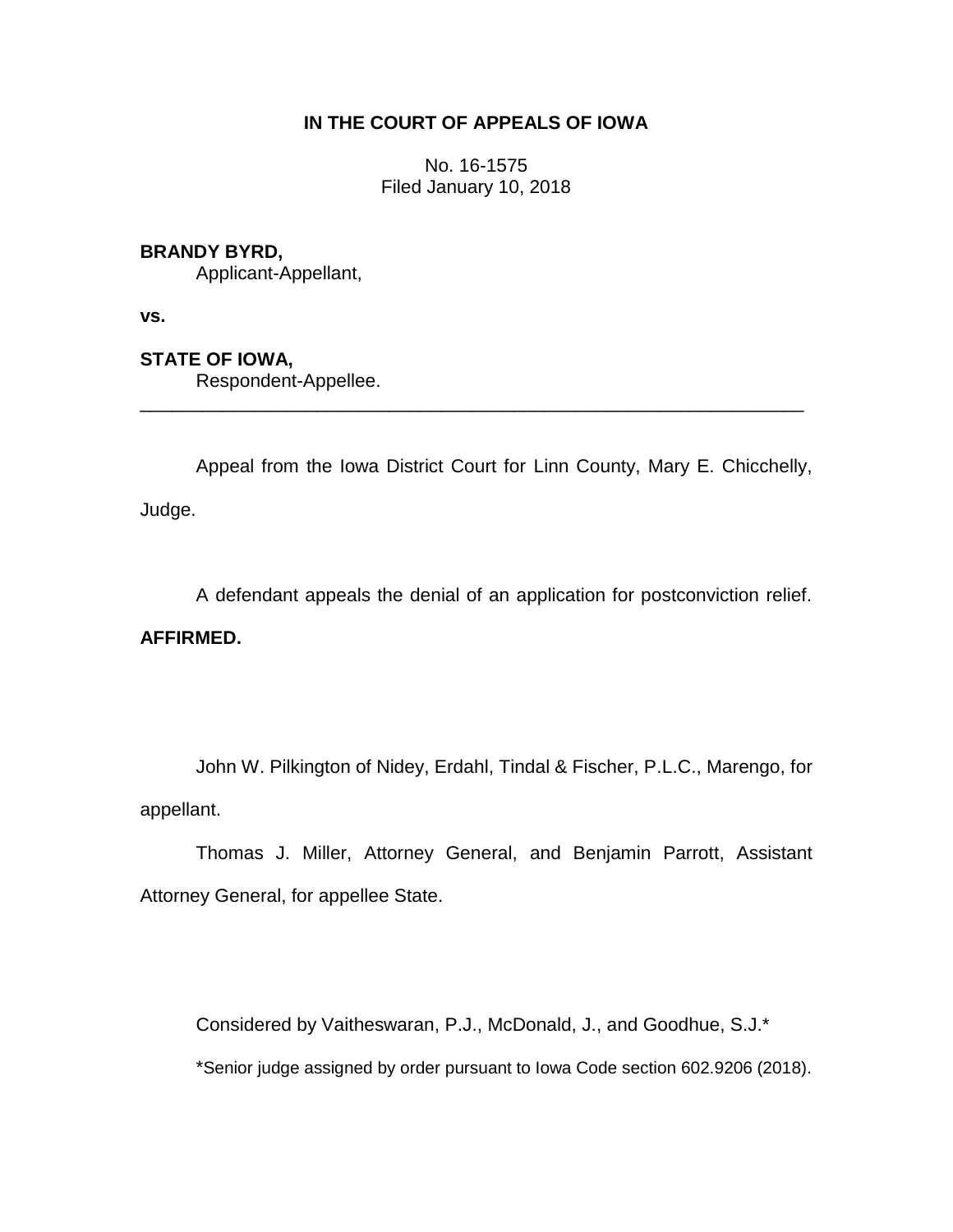### **GOODHUE, Senior Judge.**

Brandy Byrd's application for postconviction relief (PCR) was denied by an order entered August 31, 2016. Byrd appeals.

### **I. Background Facts and Proceedings**

Byrd and her friend, David Keegan, lured a Pizza Hut delivery driver into an apartment on January 6, 2002, where Byrd hit him in the head with a hammer and Keegan slit his throat. The victim died and was robbed in the process. Byrd was charged with first-degree murder and first-degree robbery, and on July 15, 2003, she was convicted of both charges after a jury trial. Byrd was sentenced on September 22, 2003, to a life sentence without the possibility of parole and ordered to pay restitution to the victim's estate in the amount of \$250,000. Byrd appealed her conviction, and her conviction was affirmed. *State v. Byrd*, No. 03-1578, 2004 WL 2387048, at \*4 (Iowa Ct. App. Oct. 27, 2004). Procedendo was issued on February 4, 2005.

Byrd filed a PRC application on November 12, 2008. Although the legality of the felony-murder instruction used in her trial was raised as a claim in the direct appeal, between her trial and her first PCR action, the use of willful injury as a predicate offense to felony murder had been determined to be reversible error under many, if not most, circumstances. *See State v. Heemstra*, 721 N.W.2d 549, 558 (Iowa 2006). Under the ineffective-assistance-of-counsel rubric, and because of *Heemstra*, Byrd raised the use of the felony-murder rule again in the PCR. Her claims were denied by the district court, and she appealed.

This court considered the appropriateness of the felony-murder rule as applied to Byrd's claim and again denied relief, noting that *Heemstra* only applied

2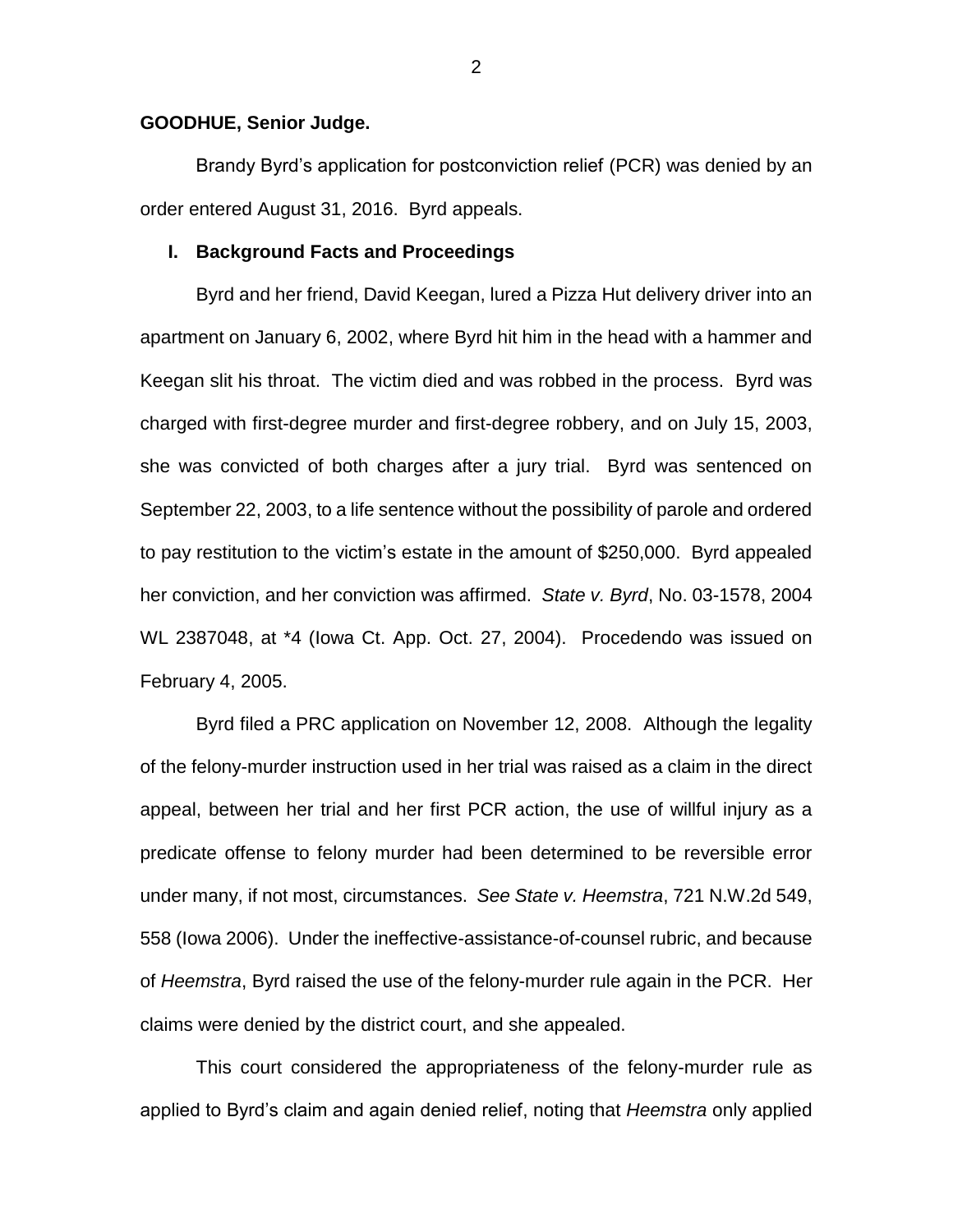to willful injury as a predicate offense and not to robbery and, in any event, *Heemstra* was not to be applied retroactively. *Byrd v. State*, No. 08-1930, 2012 WL 836391, at \*1 (Iowa Ct. App. Mar. 14, 2012). In addition, in her appeal of the previous PCR, Byrd challenged trial counsel's failure to object to the court's imposition of a \$250,000 restitution amount instead of the statutory minimum of \$150,000. *Id.* No record had been made explaining how the court arrived at the amount set. *Id.* Because of the lack of any record, this court preserved the matter for a possible future proceeding. *Id*. Otherwise, Byrd's claims were denied. *Id* at \*2.

Although Keegan was only seventeen and one-half at the time of the murder, Byrd was twenty. Keegan was also convicted of first-degree murder and robbery, and initially, both Keegan and Byrd were sentenced to life in prison without the possibility of parole. Keegan was resentenced to life but became eligible for parole because he was a juvenile at the time of the murder. *See State v. Lyle*, 854 N.W.2d 378, 402 (Iowa 2014) (noting mandatory life without parole had been determined to violate the cruel and unusual punishment prohibition of both the Iowa and United States Constitutions when applied to minors). Because she was not a juvenile, Byrd was not resentenced, and her sentence remained life without parole.

Byrd correctly asserts the jury could have found her guilty as an aider and abettor rather than as principal. She then contends an aider and abettor cannot receive greater punishment than a principal. She claims the jury should have received a limiting instruction requiring it to find her guilty as a principal to justify the sentence imposed. Byrd has again raised the amount of restitution as an issue.

3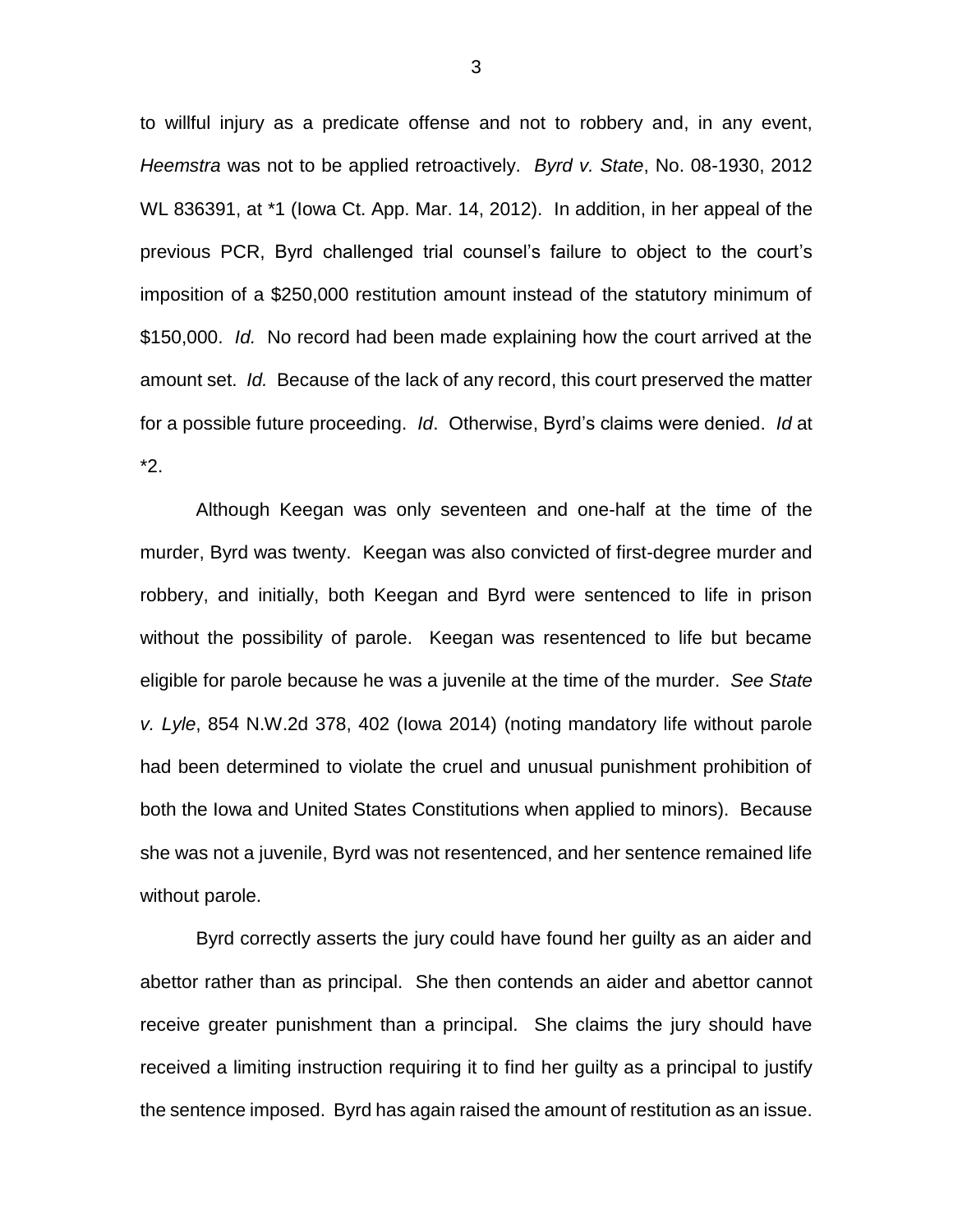#### **II. Error Preservation**

The State contends that Byrd's claims in her current application for postconviction relief, which was filed on October 15, 2012, are statutorily barred. An application for postconviction relief is to "be filed within three years from the date of conviction or decision is final or, in the event of an appeal, from the date the writ of procedendo is issued." Iowa Code § 822.3 (2011). Byrd contends the restitution issue was deferred in her previous PCR action to a "future proceeding." Whether a PCR court can reserve an issue for a subsequent PCR is problematic since there is no apparent authority for it. *See* Iowa Code § 814.7. It would also leave open the determination of the start date for the three-year statute of limitations set out above. We will assume without so holding that an issue can be reserved in a PCR proceeding for a subsequent proceeding.

As to the other issues raised, Byrd claims she received illegal sentences. An illegal sentence can be raised at any time. *See* Iowa R. Crim. P. 2.24(5)(a); *State v. Parker*, 747 N.W.2d 196, 203 (Iowa 2008). "An illegal sentence is void which permits an appellate court to correct on appeal without the necessity for the defendant to preserve error or by making a proper objection in the district court." *Parker*, 747 N.W.2d at 212. Therefore, Byrd contends the three-year statute of limitation is not applicable as to her remaining claims because she is contending she received illegal sentences.

## **III. Standard of Review**

Ordinarily district court rulings addressing the PCR statute of limitations are reviewed for errors of law. *Harrington v. State*, 659 N.W.2d 509, 519 (Iowa 2003).

4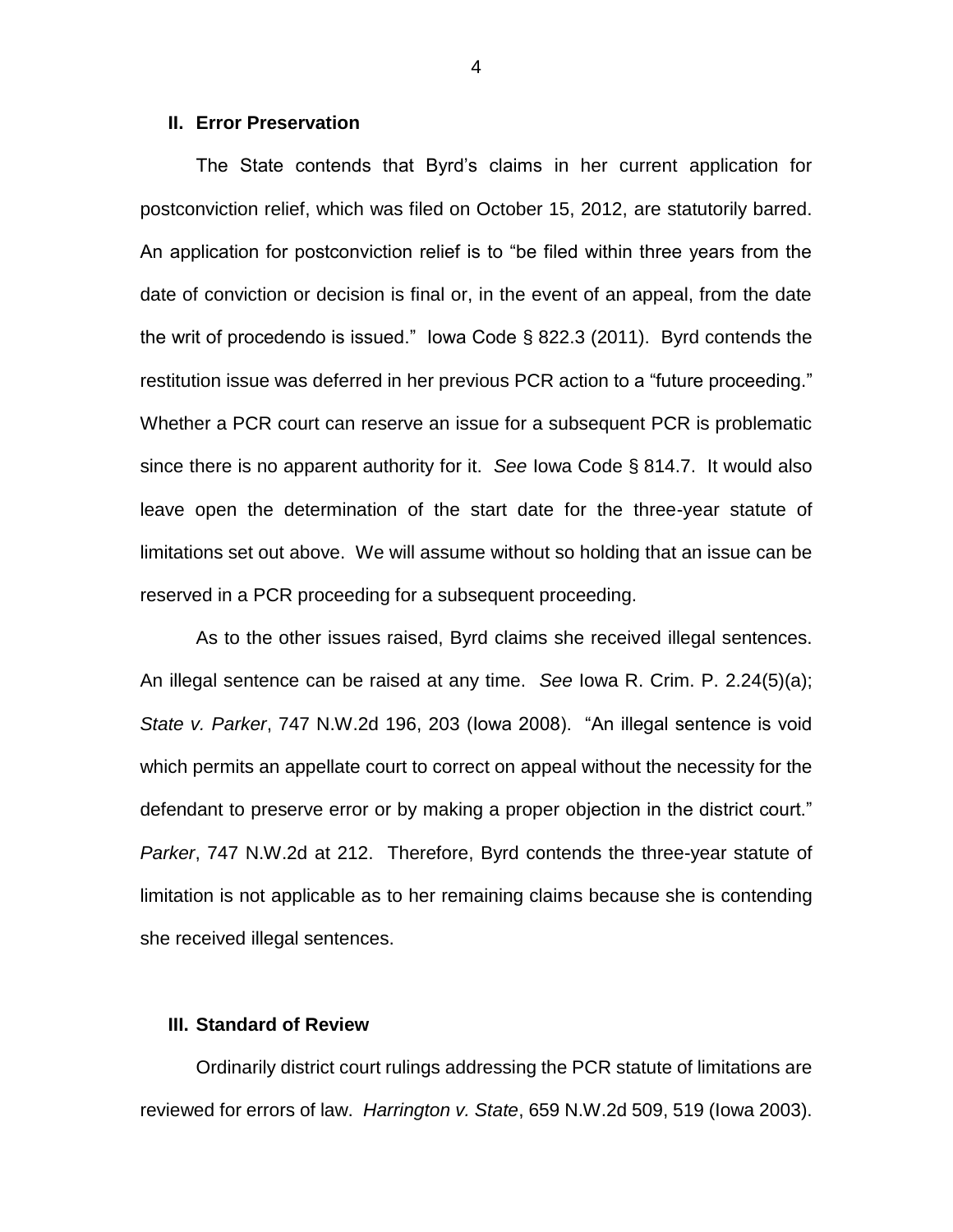To the extent Byrd has raised constitutional issues, the review is de novo if constitutional issues exist. *See State v. Bruegger*, 773 N.W.2d 862, 869 (Iowa 2009).

#### **IV. Restitution Amount**

Byrd maintains that counsel was ineffective in failing to request the sentencing court to explain why the statutory minimum of \$150,000 was not imposed instead of the \$250,000. *See* Iowa Code § 910.3B. There is a statutory minimum in assessing restitution in the event a death results from a felonious criminal act, but no maximum has been set and there is no statutory requirement that restitution be set at the minimum amount. *Id.*

A restitution order is not excessive if it bears a reasonable relationship to the damage caused by the offender's criminal act. *State v. Bonstetter*, 637 N.W.2d 161, 165 (Iowa 2001). When the criminal act results in the death of the victim, the seriousness of the crime is unmatched in the broad spectrum of crimes. *State v. Izzolena*, 609 N.W.2d 541, 550 (Iowa 2000). By all accounts, this was a senseless, gruesome, unprovoked murder of an unarmed, unsuspecting, and totally innocent victim when providing a service to the perpetrators. We cannot find the restitution order does not have a reasonable relationship to the crime committed.

### **V. Claims of an Illegal Sentence**

A challenge of an illegal sentence does not permit a challenge to a sentence that is illegally imposed because of a procedural error. *Tindal v. State*, 629 N.W.2d 357, 359 (Iowa 2001). A claim of an illegal sentence does not permit a re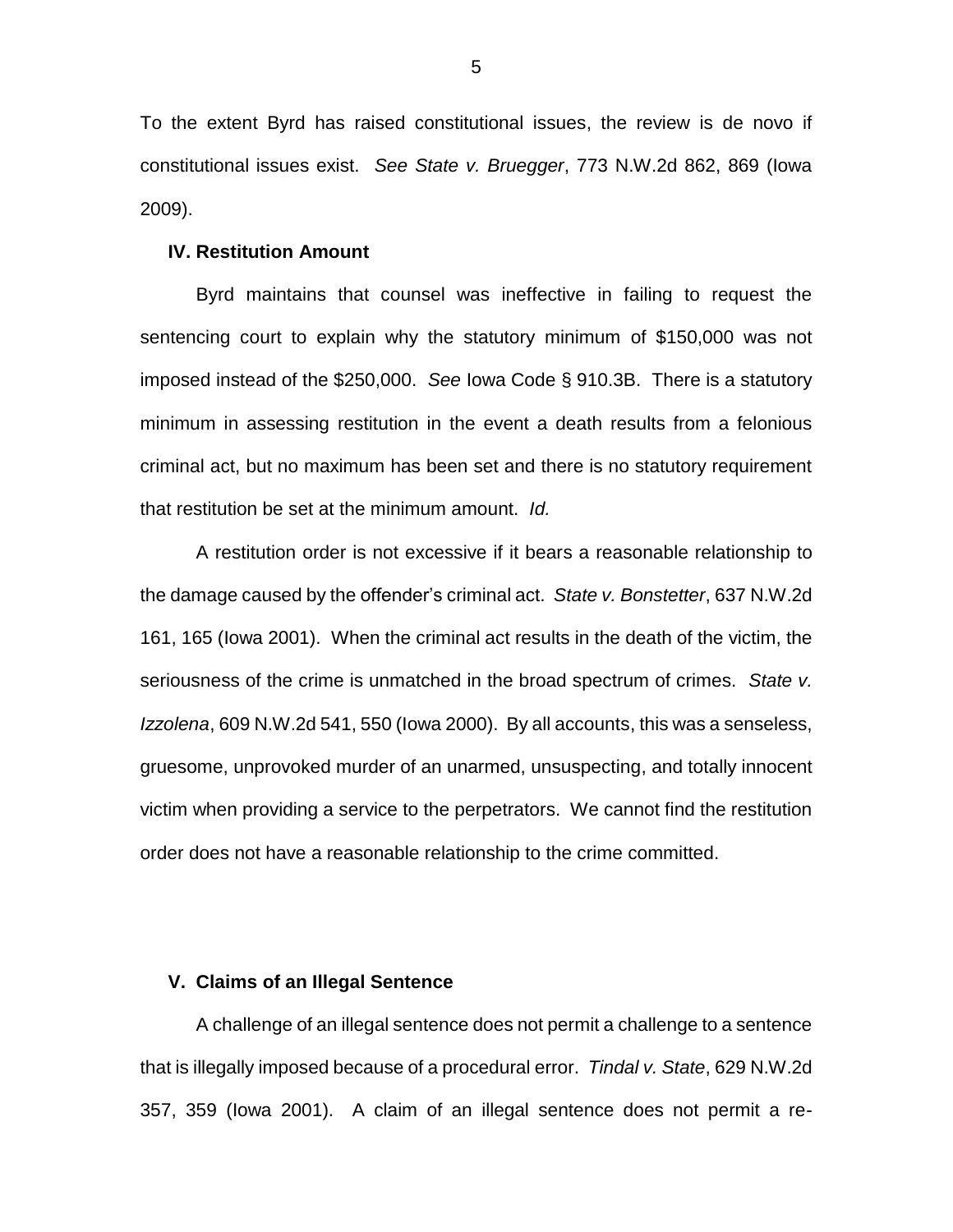examination of the error occurring during the trial proceeding prior to the imposition of the sentence. *Bruegger*, 773 N.W.2d at 871-72. Failure to properly object to an instruction, right or wrong, allows it to be the law of the case. *See State v. Hepperle*, 530 N.W.2d 735, 740 (Iowa 1995).

To the extent Byrd attacks the court's instructions as to the aiding-andabetting instruction or the failure to give a limiting instruction, they are attacks on procedural errors and not on the legality of the sentence. They do not raise a constitutional issue and are barred by the three-year statute of limitations.

# **VI. Claim that an Aider and Abettor Cannot Receive a Sentence Greater than the Principal**

Byrd also attacks the instructions based on her assertion that an aider and abettor cannot receive punishment in excess of the principal. Byrd's only support for her assertion is based on a Maryland case that has since been overruled. *See State v. Ward*, 369 A.2d 1041, 1051-52 (Md. 1978), *overruled by Lewis v. State*, 404 A.2d 1073 (Md. 1979) ("Henceforth, as long as the evidence in the accessory's trial is sufficient to demonstrate that a felony has been committed, the fact that the principal has not been convicted will furnish no defense to the accessory."). Furthermore, the Iowa law is clearly to the contrary. Evidence of a plea or conviction of an accomplice is not even admissible to prove guilt of the accused or the lack thereof. *State v. Johnson*, 534 N.W.2d 118, 126 (Iowa 1995). Iowa statutorily provides those who aid and abet the commission of a public offense "shall be charged, tried and punished as principals." Iowa Code § 703.1.

Keegan was resentenced because he was a juvenile when the offense was committed and sentencing a juvenile to life in prison without the possibility of parole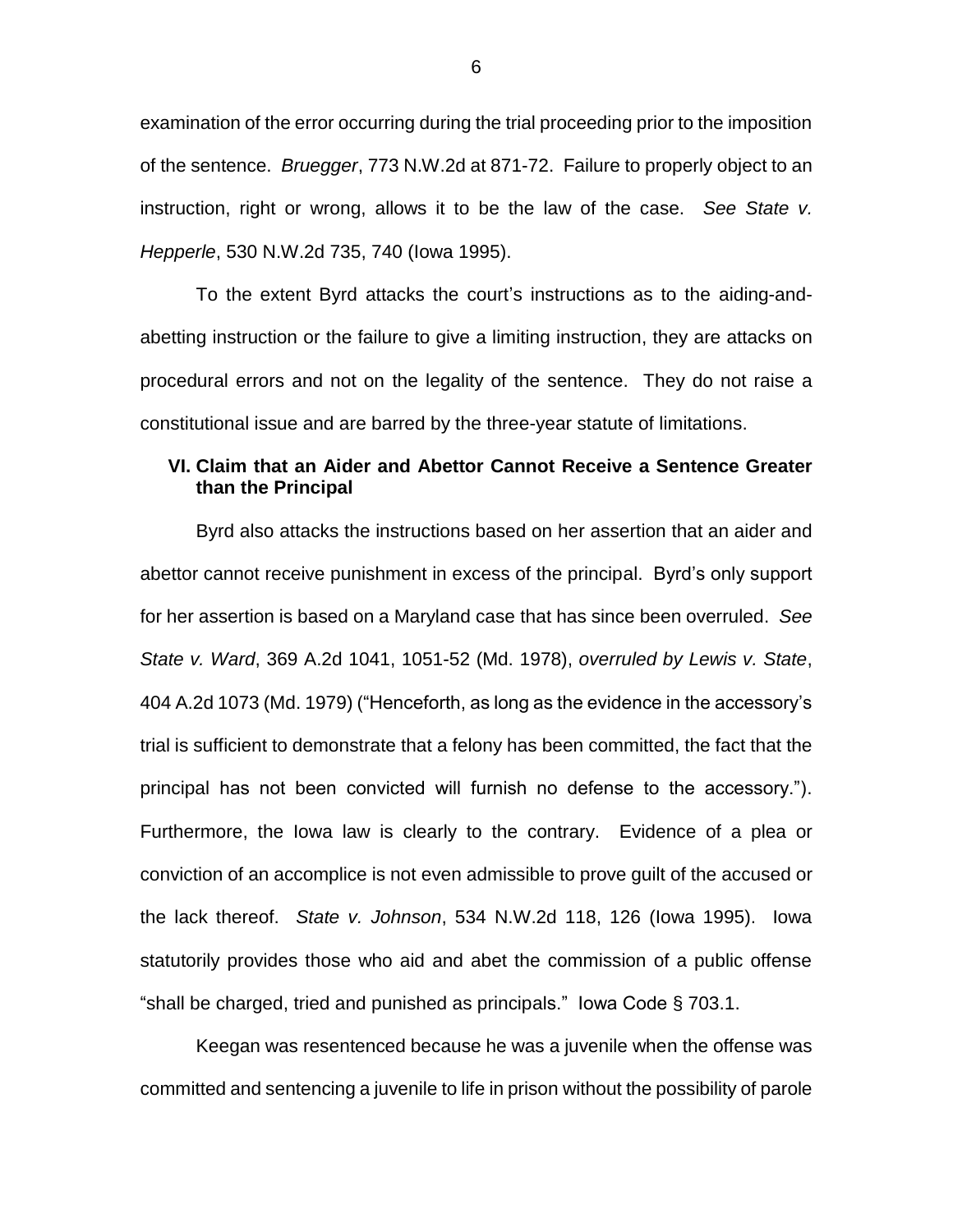violates the constitutional prohibitions against cruel and unusual punishment. *See Lyle,* 854 N.W.2d at 402. The prohibition has no application to adult offenders. *Id.* at 403. It is apparent that adults and juveniles involved in the same crime may receive disparate sentences. The order of the district court granting the motion to dismiss is affirmed.

# **AFFIRMED.**

Vaitheswaran, P.J., concurs; McDonald, J., concurs specially.